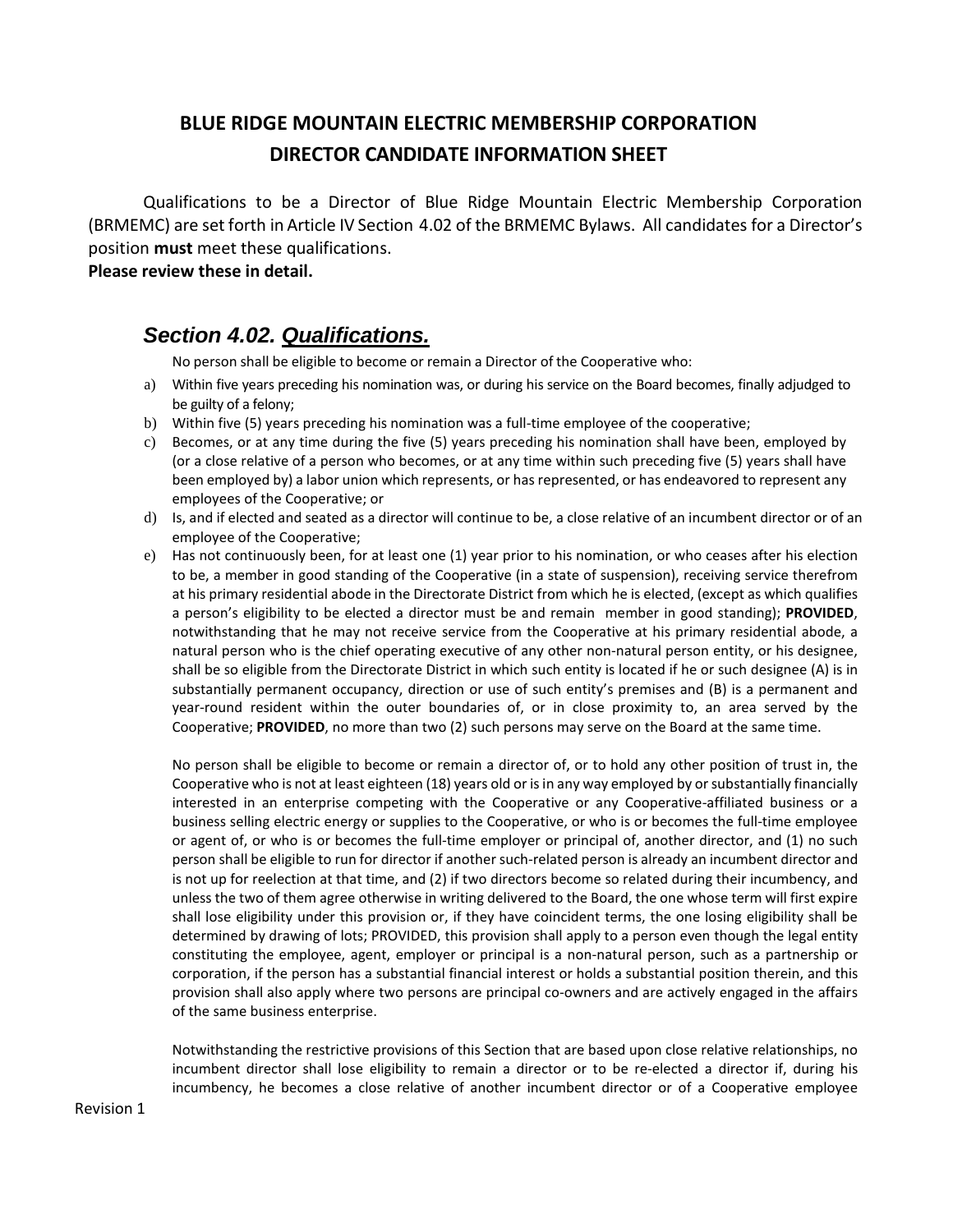because of a marriage or an adoption to which he was not a party.

Upon establishment of the fact that a nominee for director lacks eligibility under this Section or as may be provided elsewhere in these Bylaws, it shall be the duty of the Board to disqualify him. Upon the establishment of the fact that any person being considered for, or already holding, a directorship or other position of trust in the Cooperative lacks eligibility under this Section, it shall be the duty of the Board to withhold such position from such person or to cause him to be removed therefrom, as the case may be. Also, the office of a director shall automatically become vacant if he misses as many as three (3) regular meetings of the Board during any twelve (2) consecutive such meetings, unless the remaining directors unanimously resolve that (1) there was good cause for such absences and (2) such cause will not likely result in such absences during the next ensuing twelve (12) consecutive regular Board meetings. Nothing contained in this Section shall, or shall be construed to, affect in any manner whatsoever the validity of any action taken at any meeting of the Board unless such action is taken with respect to a matter in which one or more of the directors have a personal interest in conflict with that of the Cooperative.

f) For the purposes of determining a person's qualifications to become or to remain a director of the Cooperative as provided in Section 4.02 (e) the phrase member in good standing shall mean that such person has not lost his right to receive electric service from the Cooperative.

There are several questions that potential nominees may have regarding running for a BRMEMC Director position. Although the information below may not answer every question, we hope it will prove useful as you make your decision regarding seeking nomination.

**Tenure** –In accordance with Bylaw Section 4.04, a Director shall be entitled to remain in his or her elected position for no more than three consecutive three-year terms.

**Communication –** Communications in the current corporate environment are virtually instantaneous in most cases. In order to ensure that Directors are adequately connected, BRMEMC provides each Director an iPad for necessary communications including email and access to necessary Board documents.

**Director Training** - New Directors are required to complete a Certified Credential Director's training program sponsored by the National Rural Electric Cooperative Association within their first two years of service upon election to the Board. Directors who are in their second or third terms may choose to avail themselves of training and education opportunities offered both within and outside BRMEMC's service area; however, such additional training must first be approved by the full Board on an individual case-bycase basis. Directors will be compensated for such approved education and training activities in accordance with BRMEMC's policies. Director training courses usually require 2-5 consecutive days to complete.

**Indemnification** – Directors' liability coverage is provided by BRMEMC.

**Fiduciary Responsibility and Confidentiality –** Each Director has a fiduciary responsibility to BRMEMC. This fiduciary duty requires that the Director act in the best interest of BRMEMC and its membership as a whole and not act for personal gain. In addition, all information provided to the Directors within or outside of the Board room must be treated as confidential unless otherwise decided by the Board.